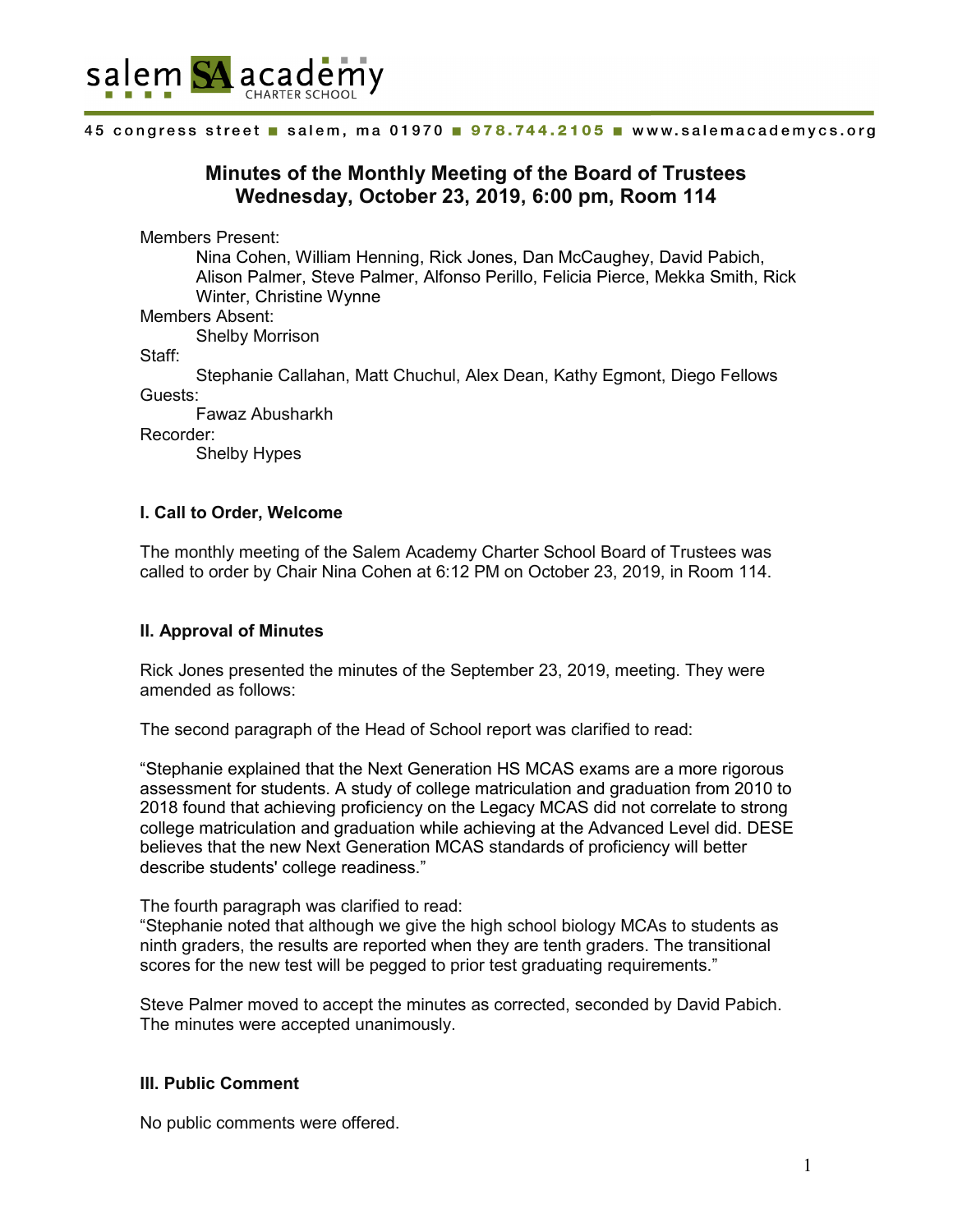

# **IV. Finance Committee Report**

### **A. Audit Review**

Alfonso Perillo reported that the audit process went well and resulted in an unqualified opinion with no findings. He has met with the auditor and reviewed our ratios. He explained that 2018 monies received from the Read Foundation appeared in our 2019 report, but the timing will now reflect 2020 monies during the current fiscal year. Approval of the draft Combined Financial Statements and Independent Auditors' Report was moved by Alfonso, seconded by Steve Palmer and passed unanimously. SACS Foundation management will now sign the MD&A letter and the report will be officially submitted to the Attorney General's office and DESE.

# **B. Monthly Financials**

The financial dashboard shows that we are on target and ahead of budget. It was noted that cash on hand is slightly low at this time, but not cause for concern. Operating expenses appear to be over budget in some line items. Alfonso noted that construction costs were capitalized and are not reflected in the P and L. He noted that salaries are coming in under budget. There were some maintenance costs over the summer that had not been anticipated to support the construction work. We expect the costs to level out in the coming year.

### **C. Update on Beverly Bank Loan**

Negotiations for a \$150,000 loan are continuing, according to Kathy Egmont. She and David Pabich met with our banker and have come up with a solution to the dilemma we faced, namely, that the unpredictability of our revenue stream means we are not in accordance with bank policy, yet we do not want a higher interest loan and do not want to roll this indebtedness into a single large solution. The answer lies in having the SACS Foundation guarantee the loan; on November  $4<sup>th</sup>$  we expect they will vote to guarantee such this loan.

The Board commended Kathy, the Finance Committee and our accountant, Deborah Campbell, for the tremendous amount of work they have handled with efficiency and such excellent results.

### **V. Other Committee Reports**

### **A. Governance Committee**

The Governance Committee completed its 360º evaluation of the Executive Director, as reported by Rick Jones. Thirteen Board members responded and expressed overall satisfaction with the ED's performance, especially in the context of personal, construction and Shetland Park management change challenges. They noted that the section of the evaluation dealing with improving the school's visibility extends beyond the ED's personal efforts to her ability to empower others in their efforts. In response to Alex Dean's query concerning 2020 goals, it was pointed out that remaining question marks concerning future goals refer not to the goals themselves,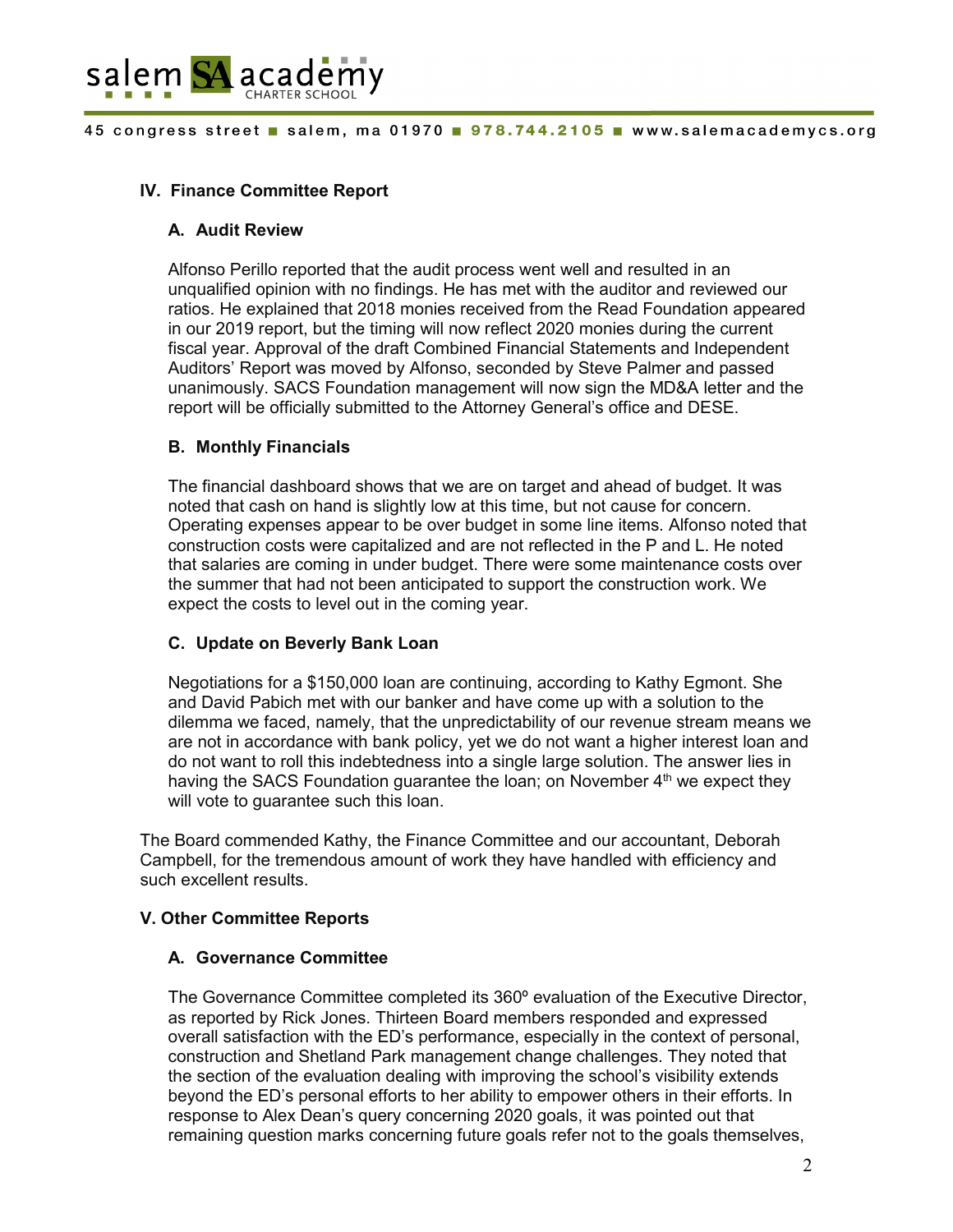

#### 45 congress street salem, ma 01970 978.744.2105 www.salemacademycs.org

but to the fact that strategies for reaching them are still being determined. It was also noted that the involvement of the executive director of another organization (Kara McLaughlin, The House of the Seven Gables) brought a valuable perspective to the process.

Felicia Peirce moved to accept the report and renew the Executive Director's contract for an additional two-year period including the current school year, with the same raise as the rest of the staff received. The move was seconded by Steve Palmer and passed unanimously. Nina Cohen thanked the Board and the Governance Committee for a thorough and thoughtful process.

Additionally, Rick reported that our HR consultant, Jane Callahan, completed exit interviews with all departing faculty members. The primary reason for their move was personal circumstances, such as the birth of a child. It came as no surprise that the heavy workload, longer school day and year were also cited. Given that many new students will continue to be unprepared for Salem Academy's academic rigor, the need for extra efforts required for faculty attention will also continue.

# **B. Development Committee**

Christine Wynne reported that the Development Committee has reviewed upcoming events and sources of income and established a fundraising goal for the current fiscal year of \$60,000, subject to review next spring.

We have received a \$5,000 anonymous dollar-for-dollar matching gift and will seek an additional \$5,000 matching gift. Stephanie Callahan pointed out that, unlike past years, when gifts could be matched to the need for new enrichment activities from field trips to AP tests, we are now fundraising for continuation or enhancement of existing programs. The Committee will provide more detailed projections of how funds will be used at our next meeting.

Diego Fellows presented a video developed over the past year that can be used for recruitment as well as development purposes. This will be on our website, and clips can also be used in social media. It features only juniors and seniors due to scheduling availability and the fact that they are more familiar with and better able to articulate the SACS story and their own personal experience. Diego does use kids from all grades in social media posts.

In conjunction with the discussion of recruitment, it was noted that the first open house will be held on November 13, 2019. This open house usually has somewhat lower attendance than later open houses as families don't become focused on school choice until after the first of the year. Leni De los Santos and Arlene Garcia will do one in Spanish in December. Diego also indicated that he hopes to be able to produce an annual report this year; this would be helpful for both development and recruitment.

# **C. Facilities Committee**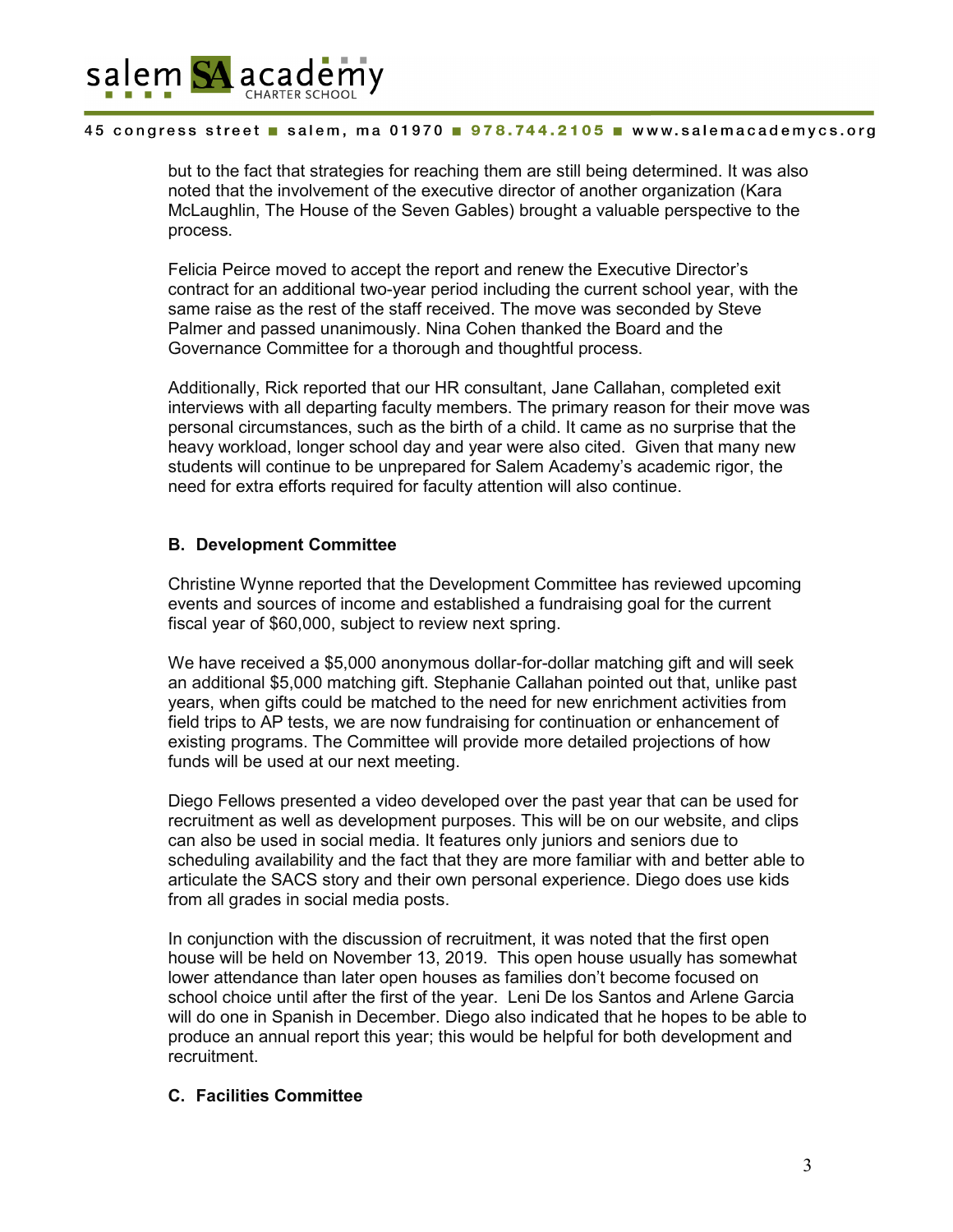

#### 45 congress street salem, ma 01970 978.744.2105 www.salemacademycs.org

The modified traffic pattern being tested by Shetland Prime Group was the first topic of discussion. The current configuration is seen as a quick fix while a more robust plan to address congestion and parking issues is developed. We believe the truck drop-off is better and safer, but we have sent a letter to Prime Group indicating that two-way traffic at the Lynch street entrance needs to be suspended during school drop-off and pick-up times. We are waiting for a clearer plan before making any formal announcements.

Salem State's future disposition of its South Campus was also discussed. While this might be considered pie-in-the-sky talk at this time, we believe we would be remiss in not at least exploring this opportunity. It is a complicated issue involving the University, the City and the Commonwealth. A working group will be established to learn more about this.

### **VI. SFC Report**

Pam Rochna announced that the next SFC meeting is November 4<sup>th</sup>. Prior to that, however, she is seeking people to sell tickets and help staff the Food for Thought booth during Haunted Happenings.

### **VII. Head of School Report**

### **A. Workers' Turn**

Matt Chuchul encouraged everyone to attend *Workers' Turn*, a new play researched, written and soon to be performed by Lower School students on November 8 and 9 at 7 pm at SACS. The play is based on events that took place at the Pequot Mill, Shetland Park's original predecessor. Research uncovered an employee instruction booklet from the 1940's. The play represents both a superb learning experience for the students and a newsworthy event for the Salem community. The Board encouraged Matt to reach out to local historical organizations to promote the play.

### **B. MCAS Results**

Stephanie Callahan's remarks focused on interpreting MCAS results. Because MCAS are designed in large part to provide evidence for government funding that schools are improving and closing the achievement gap, they are oriented to lowperformance schools. Key performance indicators of interest to an individual school like SACS, are not quickly apparent. As an example, the achievements of students doing advanced course work can be overpowered by students dropping out of school. Similarly, a school may receive 0s or 1s (indicating minimal improvement) when the reality may be that the school sustains consistently high performance.

This is true of SACS, where we are in the 90s for high school ELA, math and science, yet receive 0's and 1s in regard to our targets.

The somewhat complicated weighting system generates a criterion-referenced target percentage; for SACS, this is 46 percent, indicating "moderate progress toward targets." Some of the other factors to be considered in analyzing MCAS results include the introduction of new curricula, new MCAS tests and the impact of the emotional and mental health on absenteeism and coursework completion.